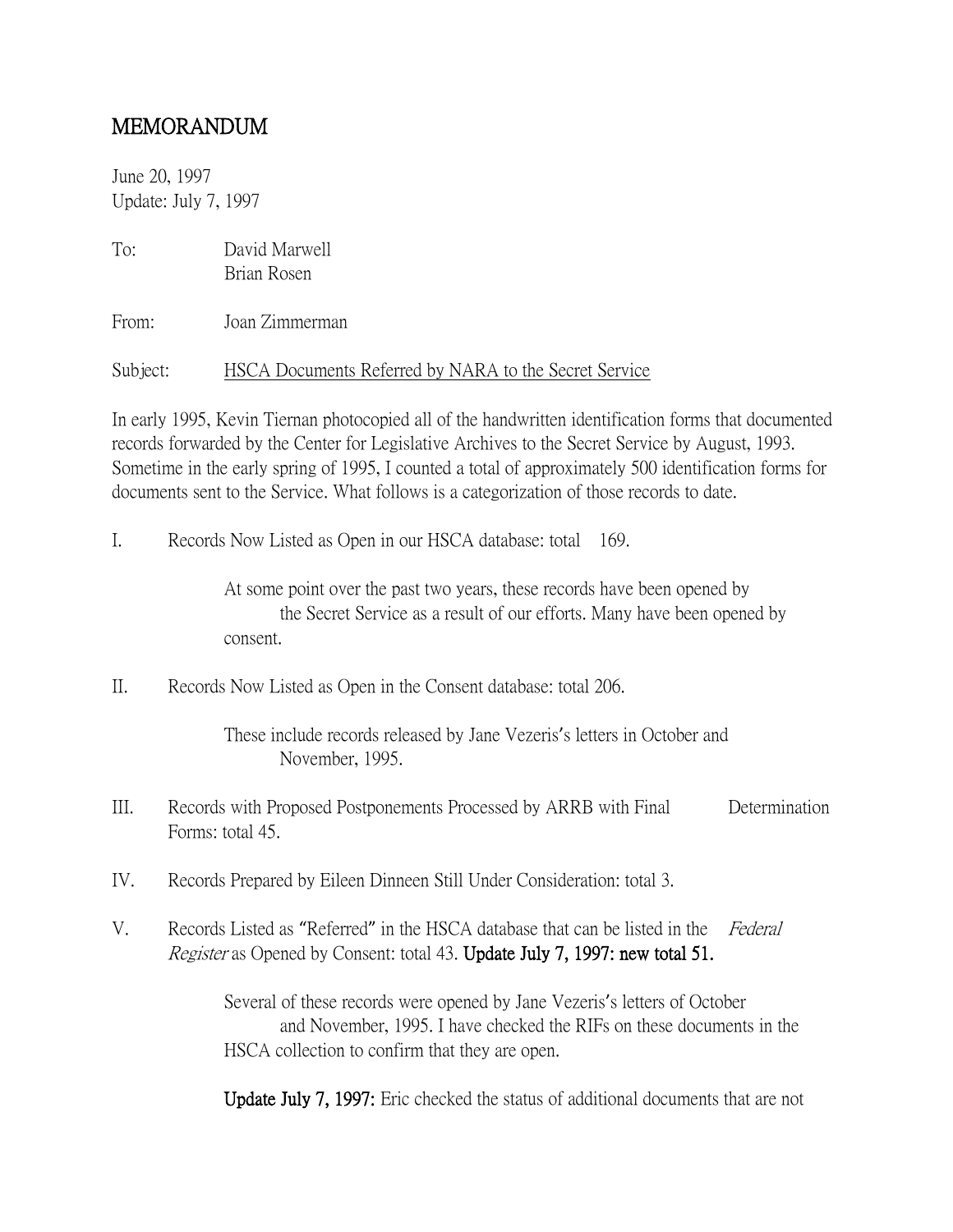2

listed as open in the Center for Legislative Archives Collection. Although the RIFs do not indicate this, eight more documents are actually OPEN at NARA, bringing the total to be listed in the Federal Register to 51.

VI. Records that Still Need to be Referred: total 7. Update July 7, 1997: total 2.

In the HSCA collection, there are 7 documents that are still listed as "referred" with no indication on the RIF that they are open. These records need to be referred to the Secret Service for review. Update: July 7, 1997:After Eric's check of the status of these documents at NARA, there are now only 2 documents that need to be referred to the Secret Service.

VII. Records with Odd Problems: total 6.

In some cases the Service has already opened a document that is still under review by another agency. In other cases the RIF on the document in the HSCA collection is different from the RIF in our database. In three cases, the agency file number on the handwritten RIF does not specifically identify the document, and the documents are not in the HSCA collection.

## Update July 7, 1997:

--Three documents with handwritten RIFs (and only an agency file no.[003770]) are not in the Center for Legislative Archives Collection.

--Other problems resolved: Although there is a discrepancy in RIF numbers, the documents in question [180-10107-10128, 180-10130-10018, and 180-10116-10217] are already OPEN at NARA. Another document in a missing file folder [180-10113-10363] is OPEN at NARA.

--Only 2 documents need to be referred to the Service. [180-10070-10415 and 180-10095-10108].

--Bob is aware that these 2 documents that I am referring to the USSS need to be followed up with CIA.

The grand total for all documents referred by NARA to the Secret Service is: 479.